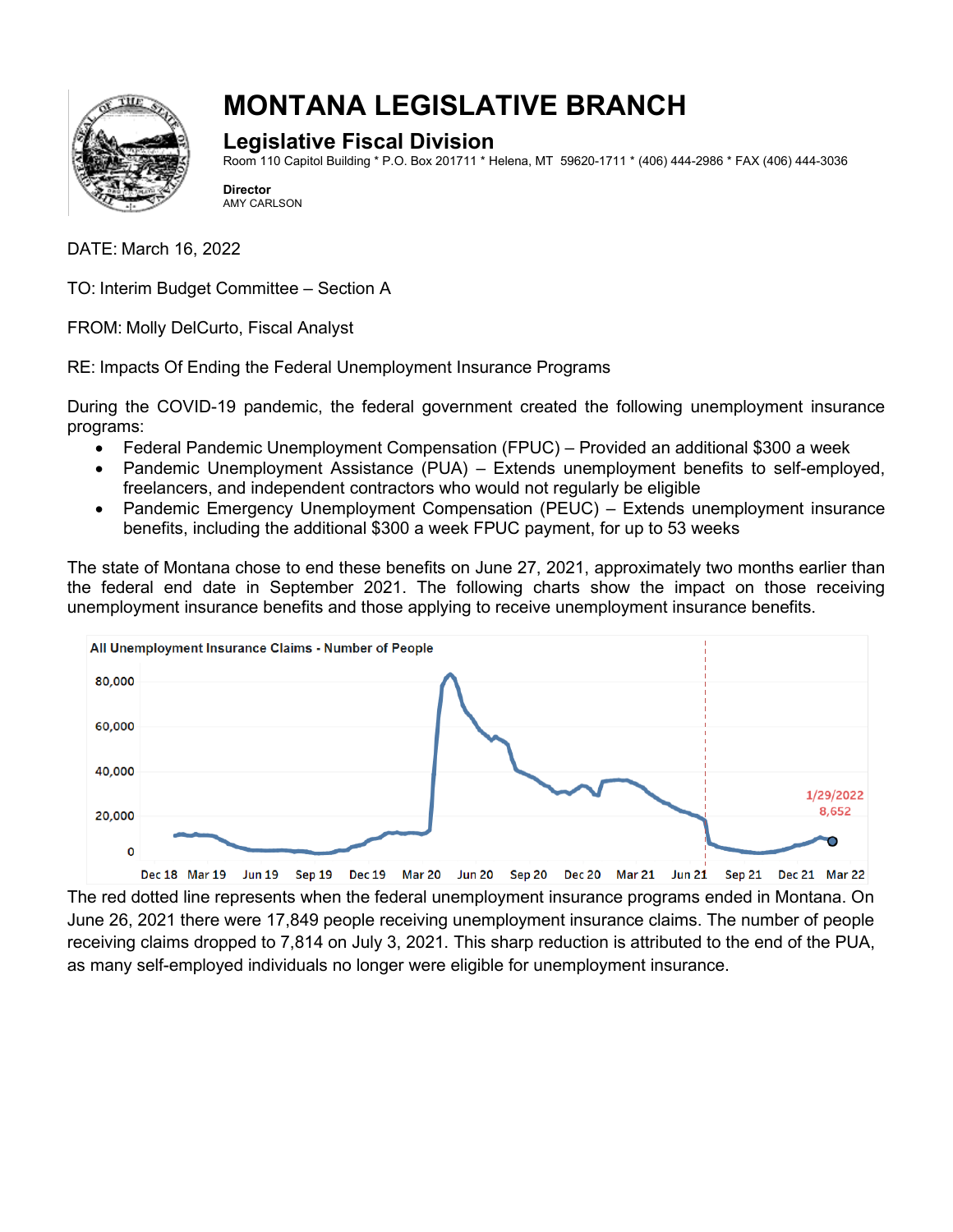

The number of people making initial claims was not affected by the end of federal unemployment insurance programs. On June 26, 2021 there were 1,202 filing initial claims. After the federal unemployment insurance programs ended it was reported that on July 3, 2021, 1,608 people filed an initial claim.

The federal government provided the funding for all additional unemployment insurance programs. No state special revenue or general fund was used to make these payments. The bar chart below displays the total payments made for the PUA, PEUC, and FPUC programs in calendar year 2020 and 2021.